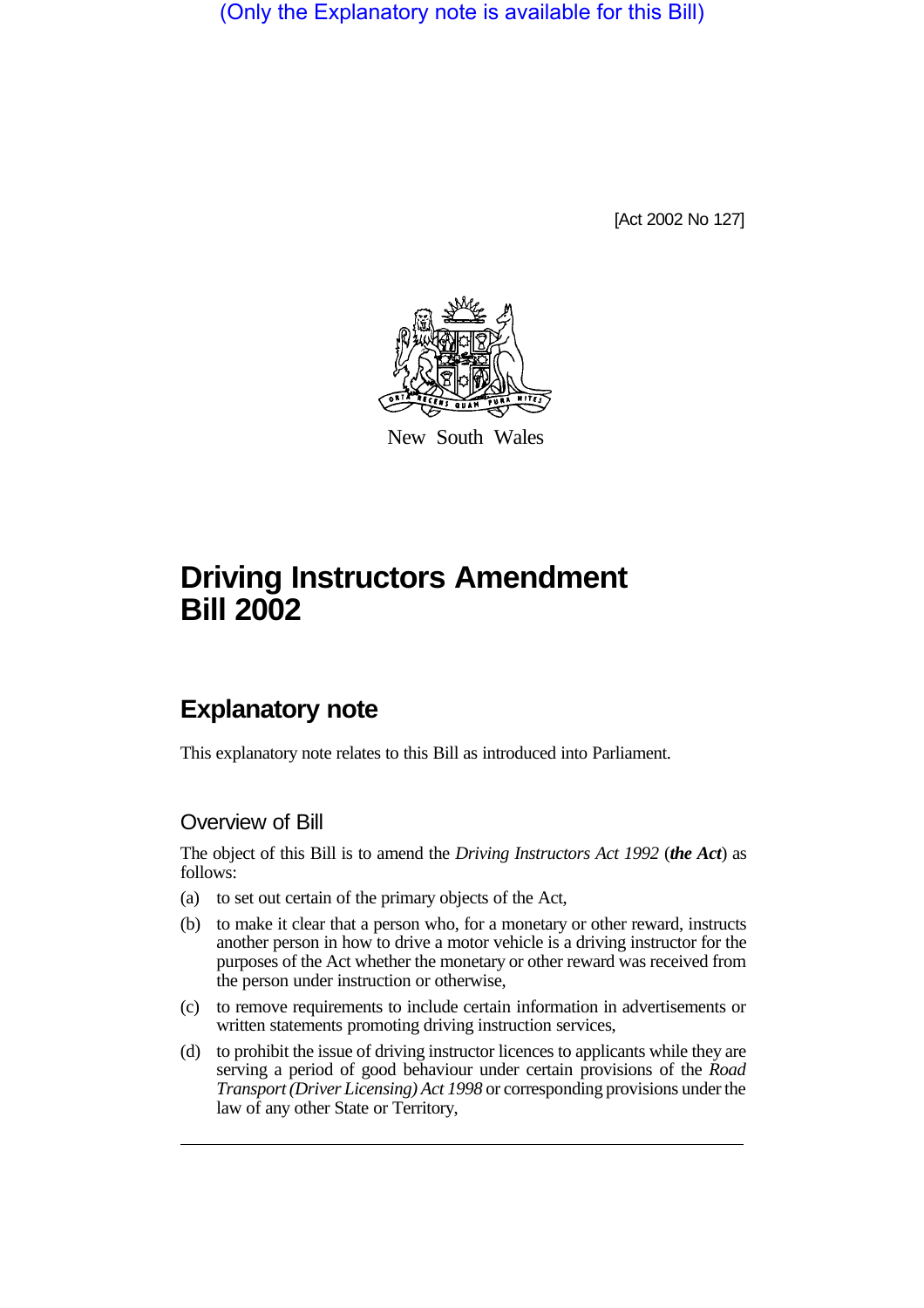Explanatory note

- (e) to allow applicants for driving instructor licences to undertake an accredited driving instructor course (the passing of which is a prerequisite to the issue of a driving instructor licence) only if the Roads and Traffic Authority (the *Authority*) authorises them to do so on being satisfied of their good character,
- (f) to require that existing provisions prohibiting the use of unsatisfactory motor vehicles by driving instructors for driving instruction purposes apply wherever driving instruction is given (that is, whether on road or road related areas or elsewhere),
- (g) to make provision with respect to the reporting to the Authority of alleged misconduct (being conduct involving assault, including sexual assault, or sexual harassment, fraud, dishonesty or dangerous driving) engaged in by driving instructors,
- (h) to require compulsory comprehensive insurance of motor vehicles used by driving instructors for driving instruction purposes (other than of motor vehicles supplied by persons receiving the driving instruction),
- (i) to make other amendments of a consequential or ancillary nature.

### Outline of provisions

**Clause 1** sets out the name (also called the short title) of the proposed Act.

**Clause 2** provides for the commencement of the proposed Act on a day or days to be appointed by proclamation.

**Clause 3** is a formal provision giving effect to the amendments to the *Driving Instructors Act 1992* set out in Schedule 1.

## **Schedule 1 Amendments**

#### **Statement of primary objects of Act**

**Schedule 1 [1]** inserts a provision that sets out certain of the primary objects of the Act.

#### **Amendment of definitions of "driver licence", "driving instructor" and "driving school"**

**Schedule 1 [3]** restates more clearly the existing definition of *driver licence*.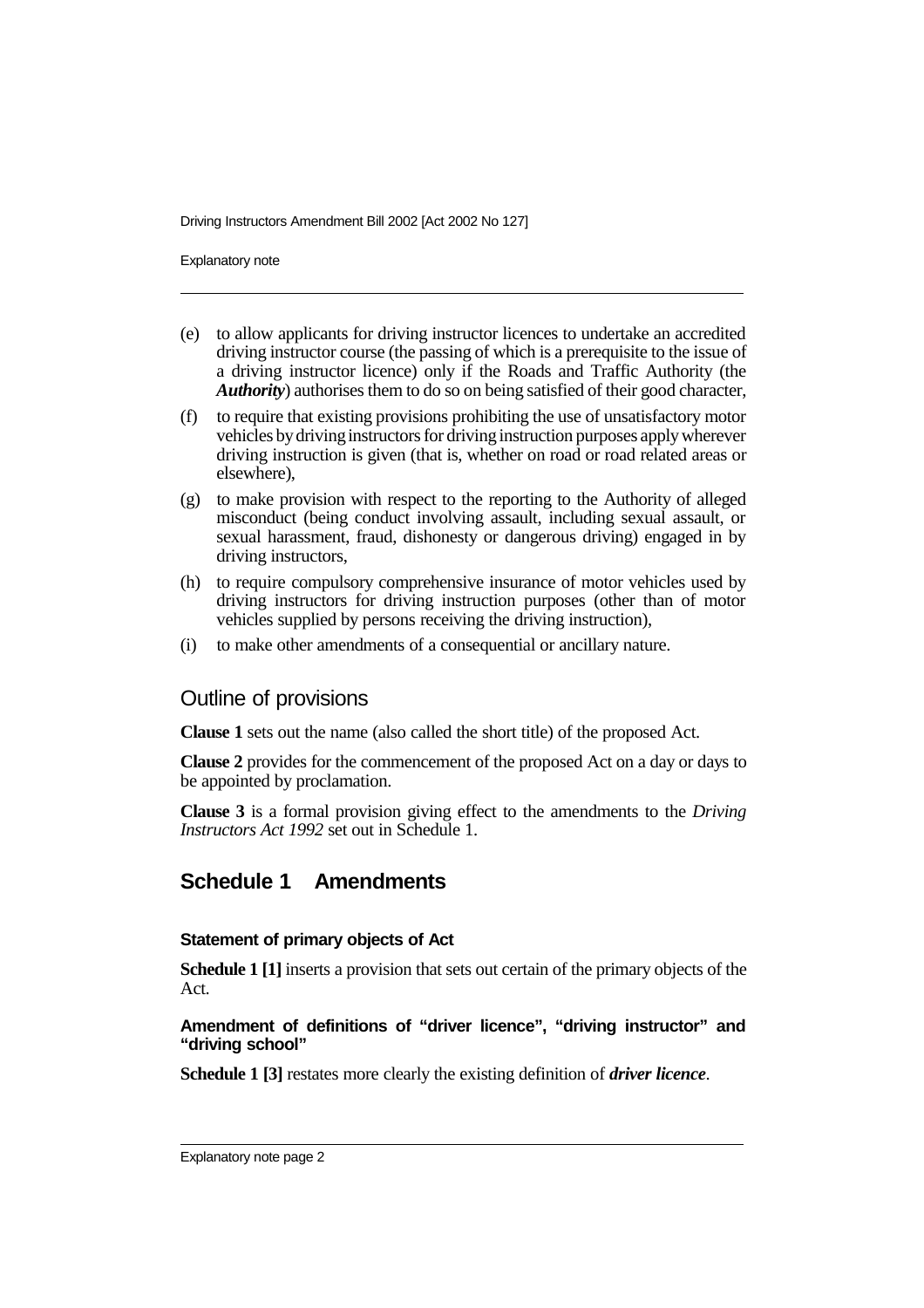Explanatory note

**Schedule 1 [4]** amends the definition of *driving instructor* to make it clear that a person who, for monetary or other reward, instructs another person for the purpose of teaching that other person to drive a motor vehicle is a driving instructor for the purposes of the Act whether the monetary or other reward was received from the person under instruction or otherwise.

**Schedule 1 [5]** amends the definition of *driving school* to make it clear that a driving school includes any franchise or co-operative that provides persons with instructions for the purpose of teaching those persons to drive motor vehicles.

#### **Removal of requirements to include certain information in advertisements**

**Schedule 1 [6]**repeals two provisions requiring the inclusion of certain information in advertisements or written statements promoting driving instruction services (that information being the class of motor vehicles the subject of the promotion, and the instructor licence number of the instructor, or the name and place of business of the driving school, concerned).

#### **Requirement to be authorised by Authority to undertake accredited driving instructor course**

**Schedule 1 [8]** amends section 10 to require applicants for driving instructor licences to be authorised by the Authority before they can undertake an accredited course in driving instruction (the passing of which is a prerequisite under the Act to the issue of a driving instructor licence).

**Schedule 1 [9]** inserts section 10 (4) which prohibits the Authority from authorising a person to undertake such a course unless the person has made an application for a driving instructor licence under the Act and the Authority is satisfied that the person is of good character.

**Schedule 1 [9]** also inserts section 10 (3) which allows the Authority to exempt any person or class of persons from the requirement to be authorised to undertake, or to pass, an accredited course in driving instruction.

**Schedule 1 [7]** makes a consequential amendment.

#### **Ineligibility to be issued driving instructor licence during good behaviour period**

**Schedule 1 [9]** inserts section 10 (2) which provides that an applicant for a driving instructor licence is not eligible to be issued with a licence while serving a period of good behaviour under section 16 (8) or 16A (7) of the *Road Transport (Driver Licensing) Act 1998* or a corresponding provision under the law of any other State or Territory. Sections 16 (8) and 16A (7) of the *Road Transport (Driver Licensing)*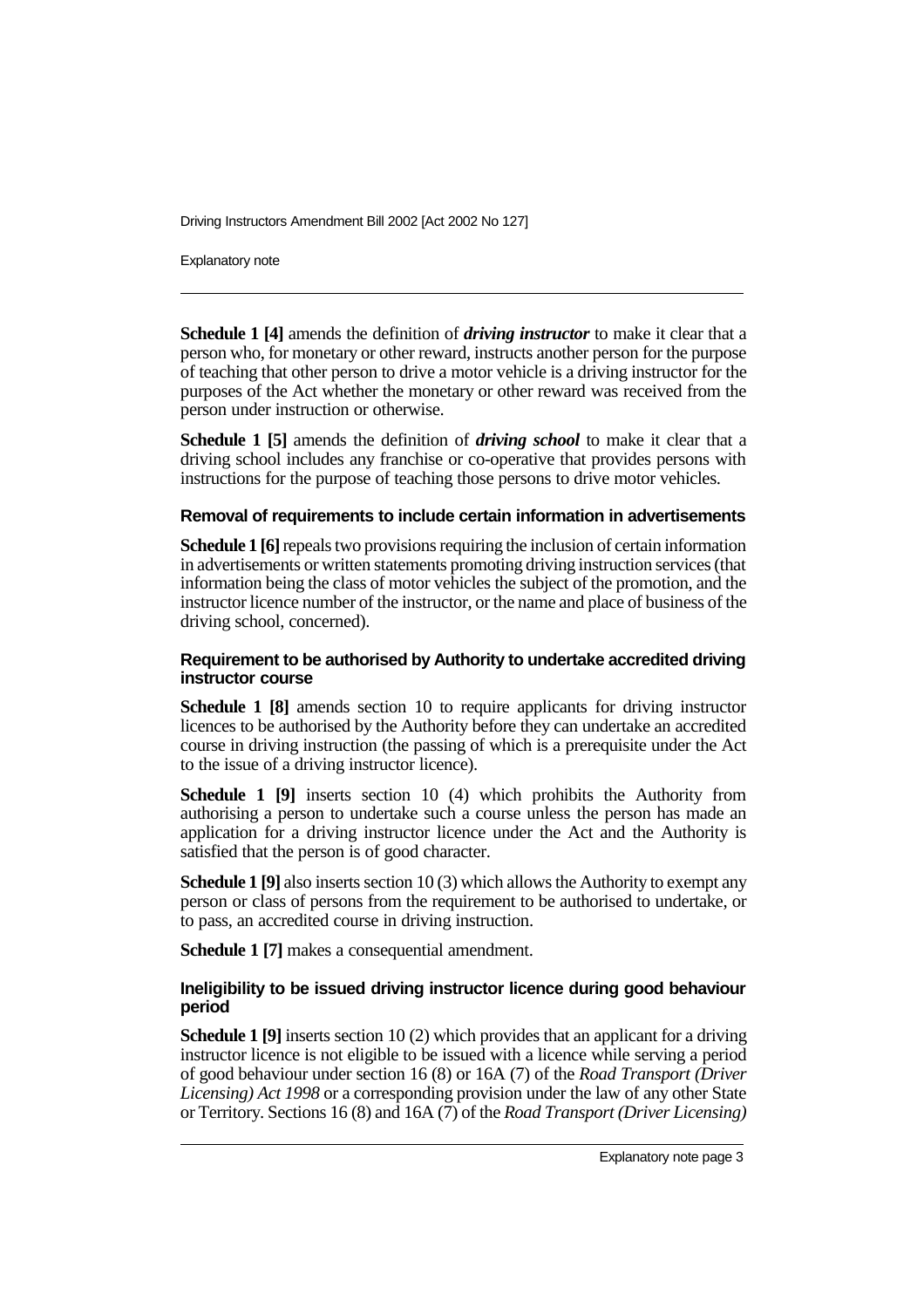Explanatory note

*Act 1998* allow, in certain circumstances, a driver who has incurred excessive demerit points to elect to be of good behaviour for a period of 12 months as an alternative to having his or her licence suspended, in the case of section 16 (8), or undergoing a licence ineligibility period in the case of section 16A (7).

#### **Reporting of alleged misconduct engaged in by driving instructors**

**Schedule 1 [15]** inserts new sections 54A and 54B which provide for the reporting to the Authority of alleged misconduct (being conduct involving assault, including sexual assault, or sexual harassment, fraud, dishonesty or dangerous driving) engaged in by driving instructors.

Proposed section 54A requires a person who employs a driving instructor, or who conducts a driving school, or who is engaged in the control, management or administration of a driving school, to report to the Authority any complaint made to the person of alleged misconduct on the part of a driving instructor who is working as such for the person or the driving school (as the case may be) at the time the complaint is made, and any incident of alleged misconduct by any driving instructor that the person may have witnessed.

Proposed section 54B requires driving instructors to report to the Authority any incident of alleged misconduct by another driving instructor that they may have witnessed, and any complaint made to them by any person they are instructing of alleged misconduct on the part of another driving instructor.

Failure to report alleged misconduct under proposed section 54A or 54B is an offence.

**Schedule 1 [10]** allows the Authority to refuse an application for a driving instructor licence if the Authority is satisfied that the applicant has at any time been guilty of misconduct.

**Schedule 1 [11]** allows the Authority to suspend or cancel a driving instructor licence if the Authority is satisfied that the holder of the licence is guilty of misconduct.

**Schedule 1 [12]** allows the Authority to suspend a person's driving instructor licence while dealing with a report of alleged misconduct on the part of the person if of the opinion that the alleged misconduct is serious enough to warrant suspension.

**Schedule 1 [13]** allows a Local Court to prohibit (by way of prohibition order) a person from conducting a driving school or engaging in the control, management or administration of a driving school if the person has been found guilty of an offence against proposed section 54A or 54B.